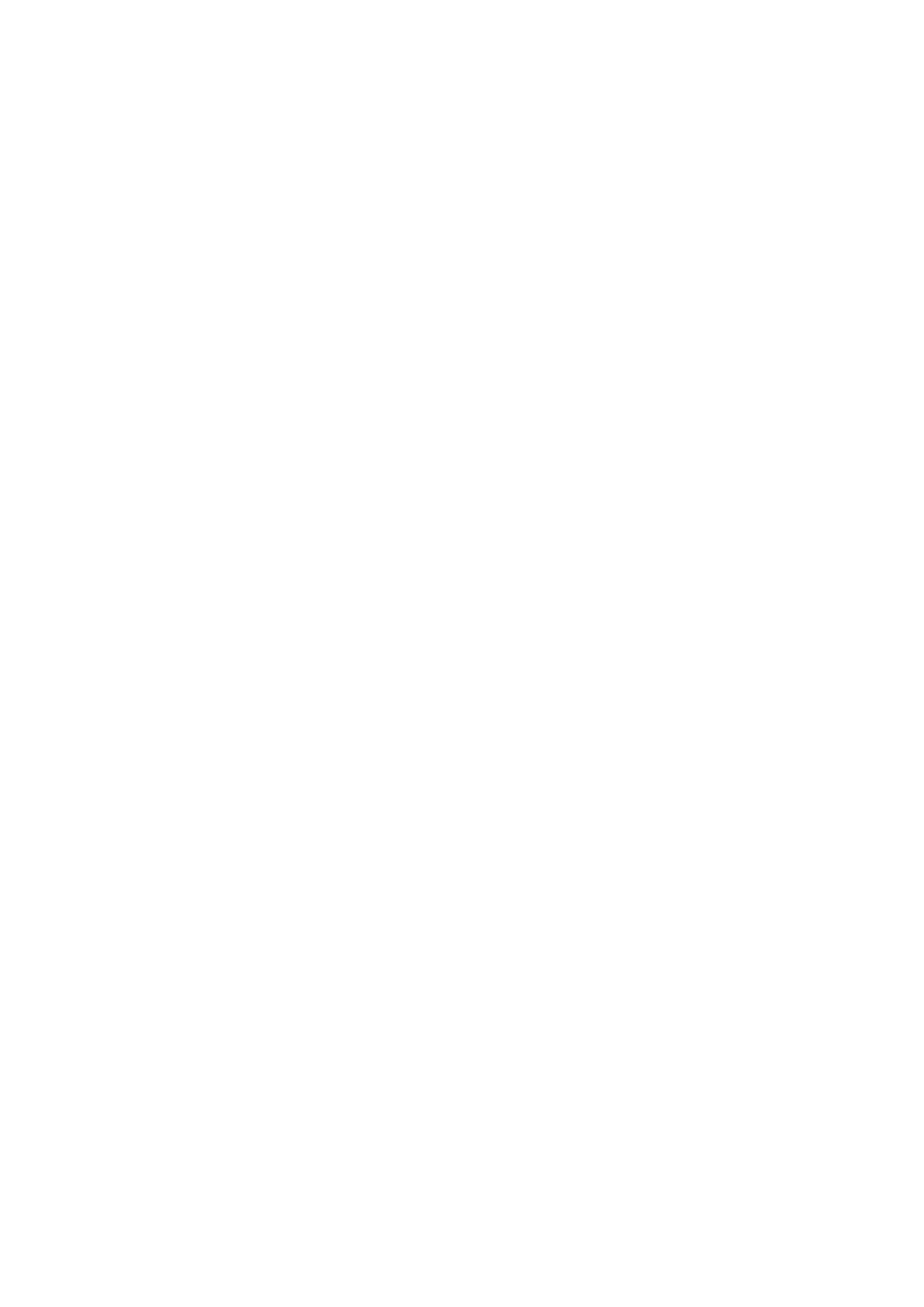# **Mr AO v Commonwealth of Australia (Department of Home Affairs)**

[2022] AusHRC 145

*Report into the use of force*

Australian Human Rights Commission 2022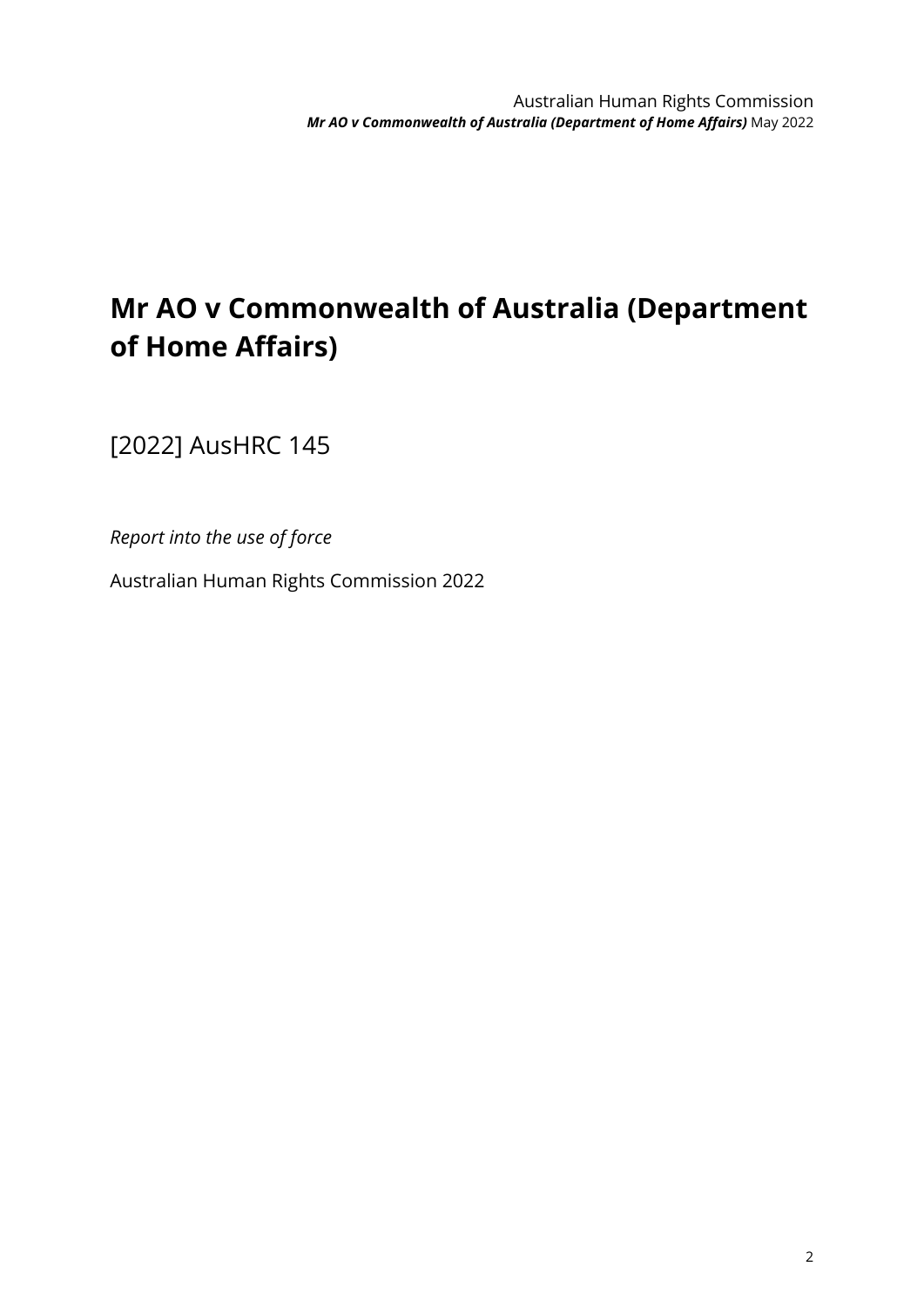Senator the Hon. Michaelia Cash Attorney-General Parliament House Canberra ACT 2600

Dear Attorney

I have completed my report pursuant to s 11(1)(f) of the *Australian Human Rights Commission Act 1986* (Cth) (AHRC Act) into the human rights complaint of Mr AO, alleging a breach of his human rights by the Department of Home Affairs (the Department).

Mr AO complains about an incident occurring in April 2018 while he was detained at the Christmas Island Immigration Detention Centre in which Serco officers used force against him, causing additional pain to a prior injury to his collar bone.

As a result of this inquiry, I have found that the use of force by the Department against Mr AO was inconsistent with or contrary to article 10(1) of the *International Covenant on Civil and Political Rights,* that is his right to be treated with humanity and with respect for his inherent dignity. Pursuant to s 29(2)(b) of the AHRC Act, I have included three recommendations to the Department in the report.

On 29 September 2021, I provided the Department with a notice issued under s 29(2) of the AHRC Act setting out my findings and recommendations in this matter. The Department provided its response to my findings and recommendations on 24 February 2022. That response can be found in Part 9 of this report.

I enclose a copy of my report.

Yours sincerely,

Resalid Creveter

Australian Human Rights Commission May 2022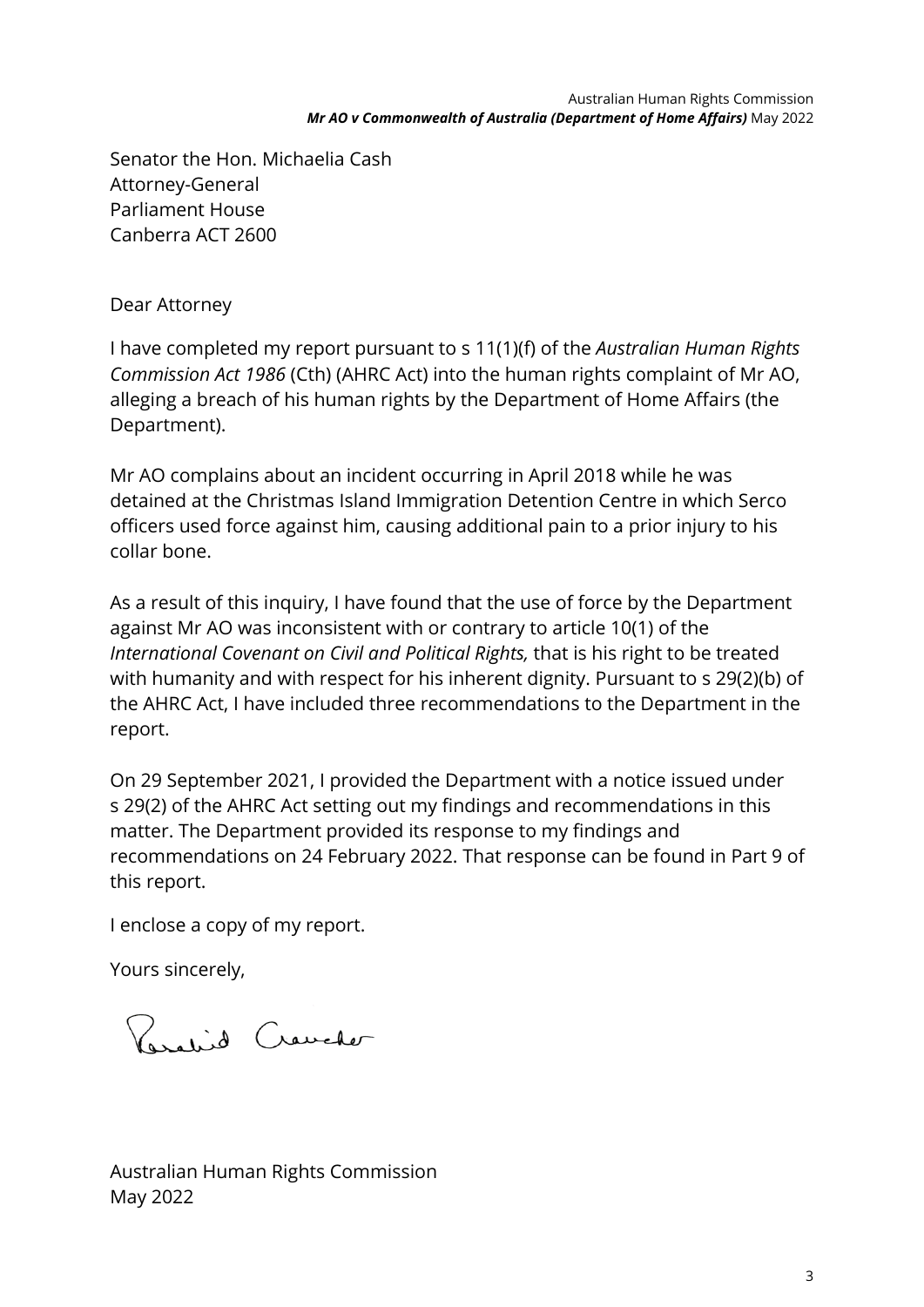#### **Contents**

| 1                       |     |                                                                |  |
|-------------------------|-----|----------------------------------------------------------------|--|
| $\overline{2}$          |     |                                                                |  |
| 3                       |     |                                                                |  |
| $\overline{\mathbf{4}}$ |     |                                                                |  |
| 5                       |     |                                                                |  |
| 6                       |     |                                                                |  |
|                         | 6.1 |                                                                |  |
|                         | 6.2 |                                                                |  |
|                         | 6.3 |                                                                |  |
|                         | 6.4 | Right of detainees to be treated with humanity and dignity 9   |  |
| 7                       |     |                                                                |  |
| 8                       |     |                                                                |  |
| 9                       |     | The Department's response to my findings and recommendations16 |  |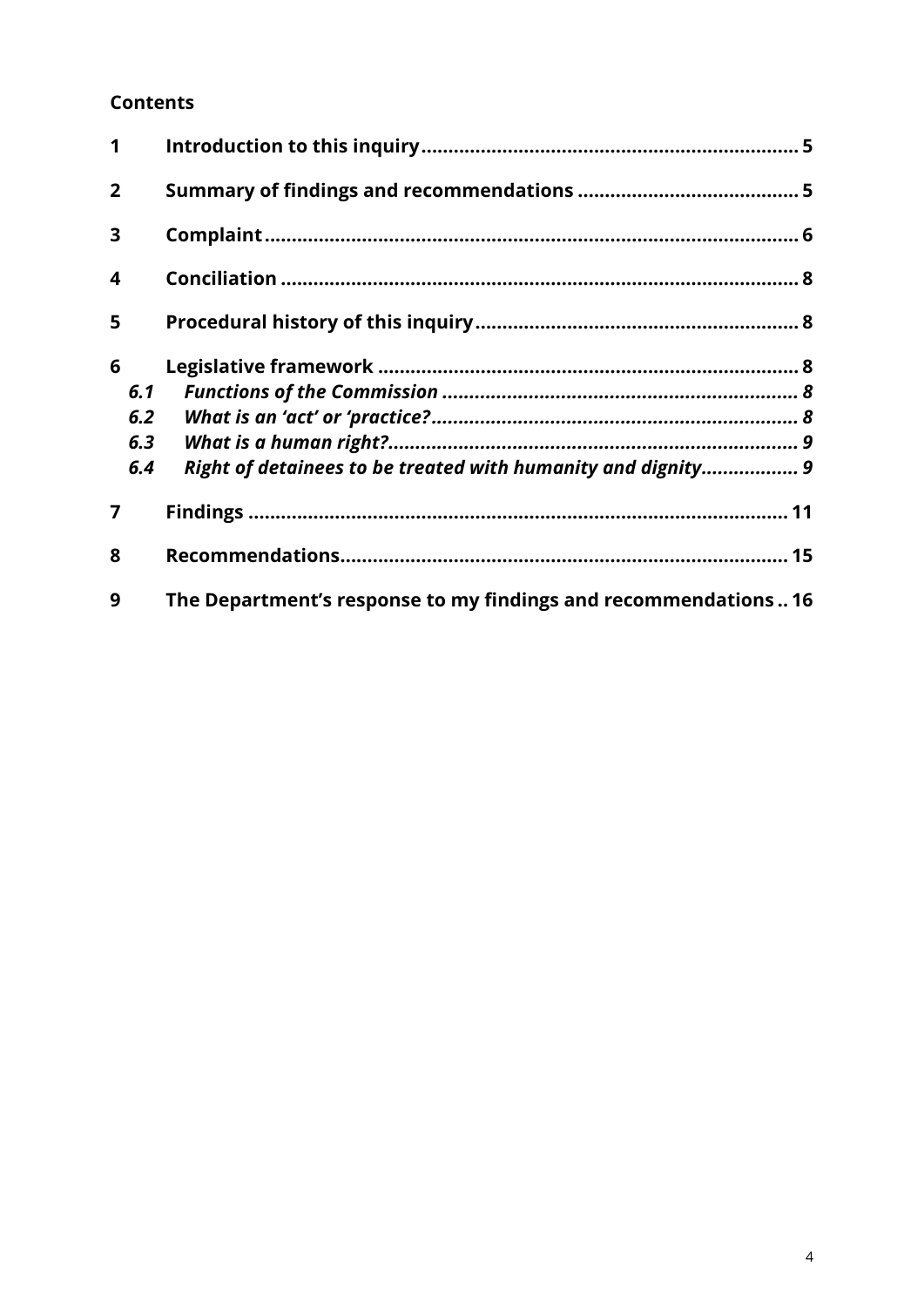# <span id="page-5-0"></span>**1 Introduction to this inquiry**

- 1. This is a report setting out the findings of the Australian Human Rights Commission (Commission) following an inquiry into a complaint by Mr AO against the Commonwealth of Australia, Department of Home Affairs (Department) alleging a breach of his human rights.
- 2. Mr AO is detained at Yongah Hill Immigration Detention Centre (IDC), following transfer from Christmas Island IDC on 9 August 2018.
- 3. Mr AO complains about an incident in April 2018 at Christmas Island IDC in which Serco officers used force against him which allegedly caused additional pain to a prior injury to the collar bone.
- 4. This inquiry has been undertaken pursuant to s 11(1)(f) of the *Australian Human Rights Commission Act 1986* (Cth) (AHRC Act) and this report is issued pursuant to s 29(2) of the AHRC Act.
- 5. Mr AO has requested that his name not be published in connection with this inquiry. I consider that the preservation of his anonymity is necessary to protect his human rights. Accordingly, I have given a direction under s 14(2) of the AHRC Act and refer to the complainant as 'Mr AO' in this document.

## <span id="page-5-1"></span>**2 Summary of findings and recommendations**

- 6. As a result of this inquiry, I find that the use of force by the Department against Mr AO was inconsistent with or contrary to article 10(1) of the *International Covenant on Civil and Political Rights* (ICCPR).[1](#page-19-0) .
- 7. I find that the use of restraints on Mr AO, noting his medical history, was contrary to his rights under article 10 of the ICCPR to be treated with humanity and with respect for his inherent dignity.
- 8. I make the following recommendations:

### **Recommendation 1**

The Commonwealth pay to Mr AO an appropriate amount of compensation to reflect the loss and damage he suffered as a result of the breach of his human rights identified by this inquiry, being the pain and suffering he experienced as a result of the use of force against him.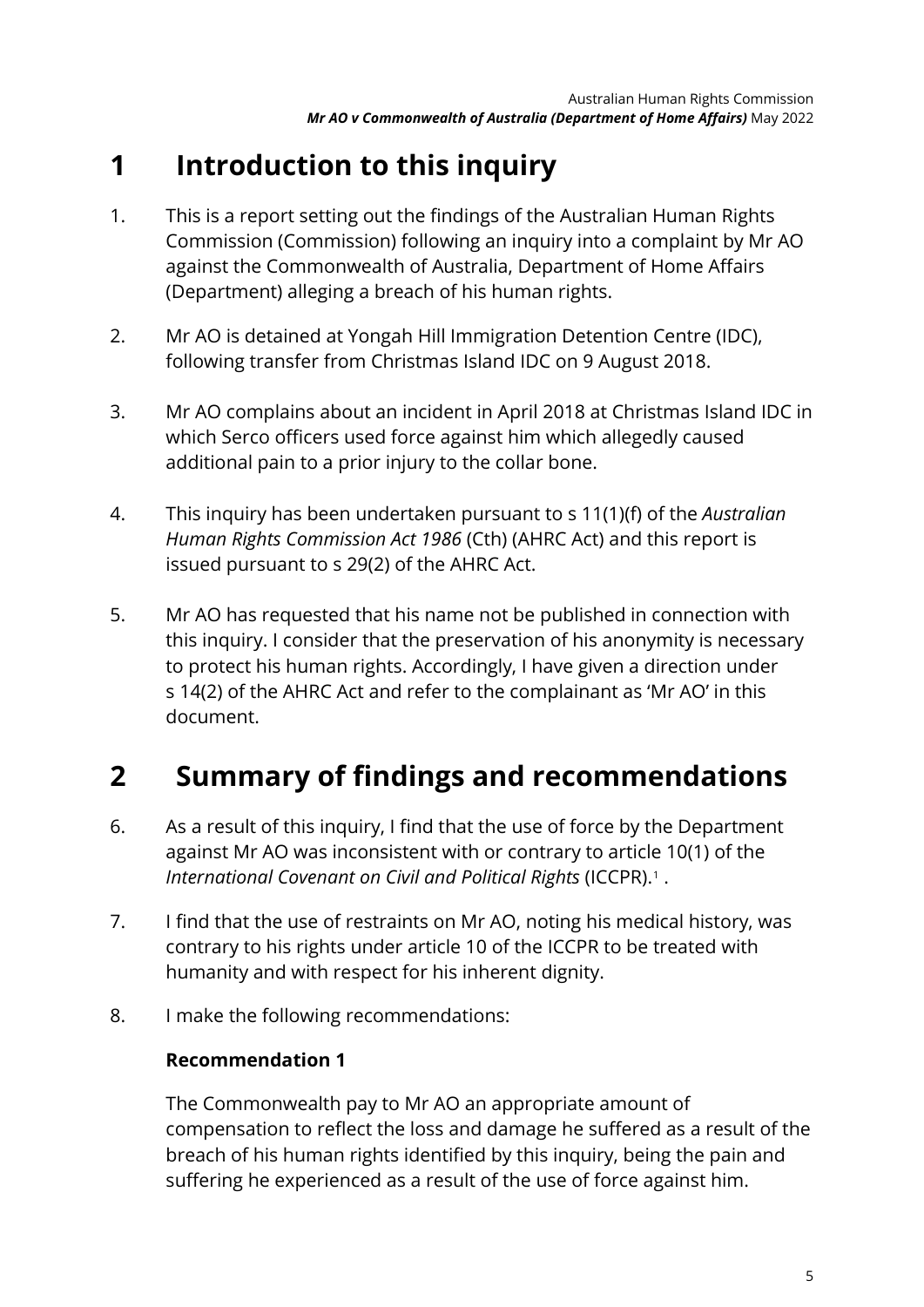#### **Recommendation 2**

The Department and Serco ensure that officers who may be required to use force in their roles be appropriately and periodically trained on communication, negotiation and conflict de-escalation strategies as alternatives to the use of force.

#### **Recommendation 3**

The Department and Serco should, whenever practicable, consult with detention health services as to whether there are medical reasons restraints should not be used on a detainee prior to the use of force against the detainee.

## <span id="page-6-0"></span>**3 Complaint**

- 9. Mr AO arrived at Christmas Island on 19 June 2013 and was detained under s 189(3) of the *Migration Act 1958* (Cth) as an unauthorised maritime arrival. On 19 August 2013, he was released from immigration detention. On 15 December 2016, Mr AO was re-detained after his Bridging Visa E was cancelled, as a result of his being charged with criminal offences. On 23 March 2017, he was transferred to Christmas Island IDC. Mr AO is currently detained at Yongah Hill IDC.
- 10. Mr AO complains about an incident in April 2018 at Christmas Island IDC in which Serco officers used force against him which allegedly caused additional pain to a prior injury to his collar bone. Mr AO alleges that Serco used unreasonable force in reacting to his self-harm incidents.
- 11. On 8 October 2018, the Department provided a written response, Incident Detail Reports and video footage that recorded the events occurring during the incident.
- 12. The Department provided the following description of events up until restraints were applied to Mr AO:

At 2239 on 21 April 2018, Mr AO stated that he would, *'Fuck up the Compound,'* if he didn't get his Ibuprofen; he then banged his head against the metal support beam three times.

The Acting DSM asked Mr AO to return inside the green one Compound while he made a call to the HAS Line and spoke with the HAS Duty Nurse. HAS was notified of the actual self-harm, and asked for detainee Mr AO, to be placed on Keepsafe Constant.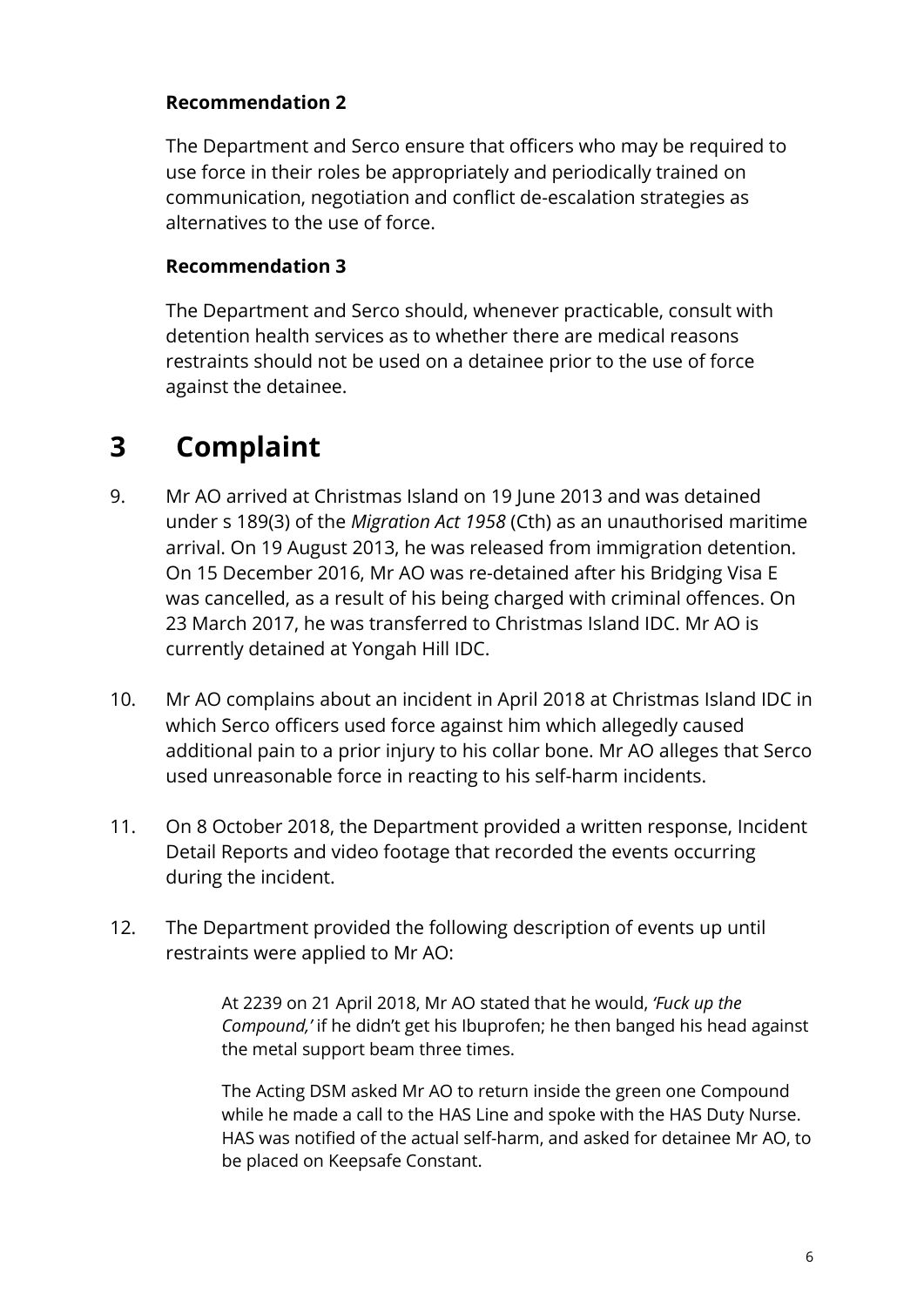The Acting DSM again spoke to Mr AO in the sterile area of Green Compound. Mr AO was informed that 'he could not be given any medication except Panadol'. Mr AO then stated that he would, *'Kill himself if he didn't get the Ibuprofen now,'* the Acting DSM informed Mr AO that, for his own safety he would be relocated to White One Compound.

Mr AO was abusive and aggressive, and did not respond to verbal instruction. Emergency Response Team (ERT) officers were instructed by the Acting DSM to transport Mr AO to the transport van at the rear of the Green Compound.

Mr AO was abusive and aggressive, and attempted to head-butt an ERT officer when being moved. The Acting DSM instructed ERT to use mechanical restraints. Restraints were applied by the ERT to the rear of Mr AO at 2300hrs.

13. Once restraints were applied, Mr AO was taken by van to White One Compound where he was placed in a room. Serco removed the handcuffs and the Department states that Mr AO immediately began banging his head against the table and the wall. As a result, Serco re-applied the handcuffs. The Department described the events that followed below:

> Mr AO continued to make threats towards ERT officers and the Acting DSM. Mr AO stated that he would, 'Fuck your Mother,' and, 'Fuck your sister,' and that he would, 'Get you when you come into the Compound'. The HAS Line was contacted again by the Acting DSM at 2330hrs due to having to reapply the mechanical restraints to prevent further attempts at self-harm. The HAS Line Nurse and IHMS Doctor were consulted, and a decision was made for the IHMS Doctor to attend the Christmas Island IDC to see Mr AO. Mr AO continued his abuse towards officers and spitting for approximately 15 minutes. Mr AO appeared to have what was described by an ERT officer as a 'Spasm'. Mr AO remained unresponsive, so a mattress was placed on the floor to prevent further injury.

> Mechanical Restraints were removed by ERT Officers at 2333hrs. Mr AO was placed into the recovery position and monitored by ERT officers. Mr AO was taken by stretcher to the Christmas Island IDC Medical Centre, secured by straps. The on-call IHMS GP was contacted and Mr AO was assessed shortly after in the IHMS medical clinic. The GP noted that Mr AO had a lump to his forehead, red marks to forearms, chest and upper arms with no evidence of fracture. The IHMS GP reported that Mr AO was catatonic (affecting the motor skills in the human body).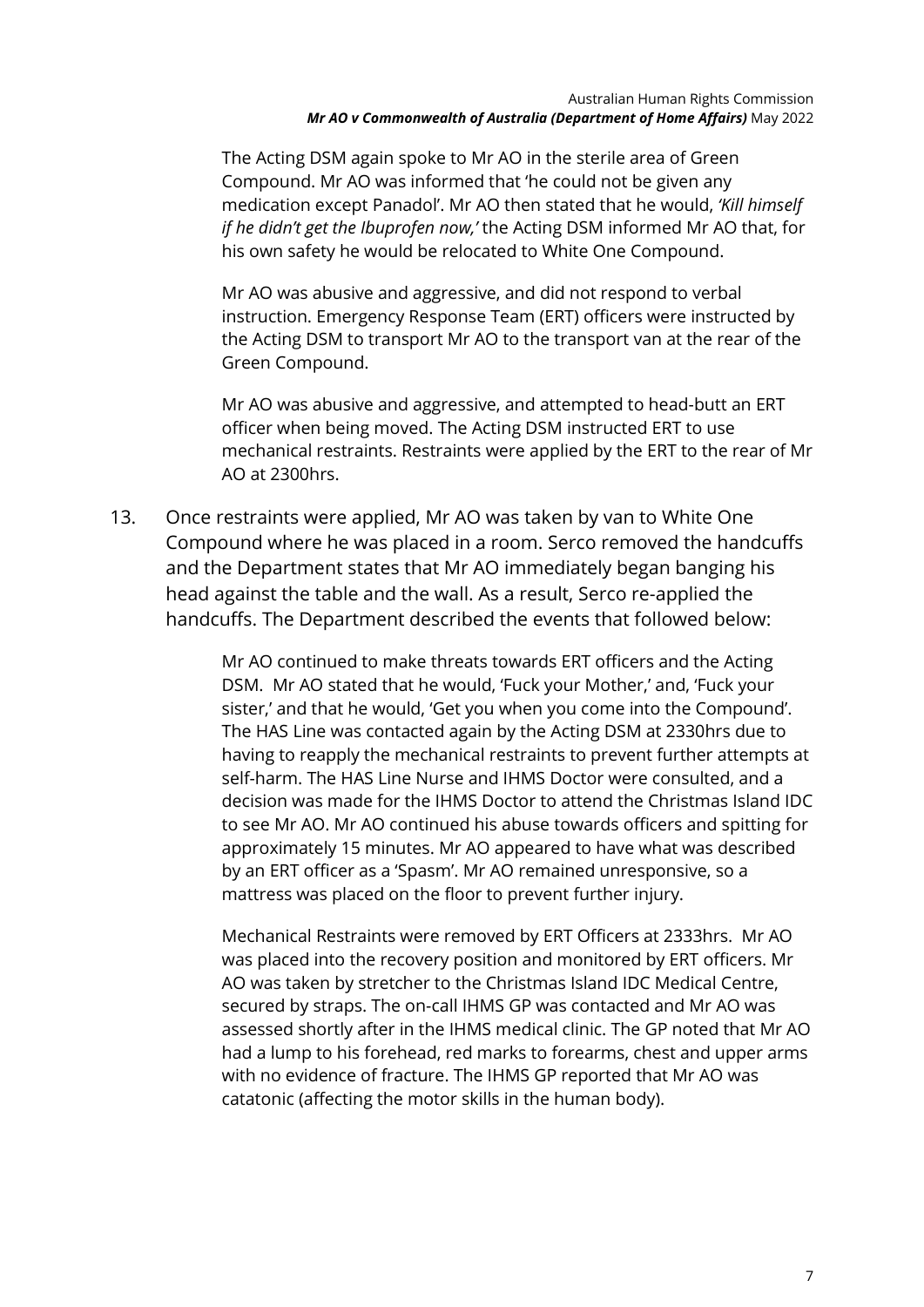# <span id="page-8-0"></span>**4 Conciliation**

14. The Department indicated that it did not want to participate in conciliation of the matter.

## <span id="page-8-1"></span>**5 Procedural history of this inquiry**

- 15. On 4 January 2021, I issued a preliminary view in this matter and gave Mr AO, the Department, and the Minister the opportunity to respond to my preliminary findings.
- 16. On 19 March 2021, the Department responded to my preliminary view. I considered this response in reaching my final views.
- 17. On 29 September 2021, I provided the Department with a notice of my findings pursuant to s 29(2) of the AHRC Act.
- 18. On 24 February 2022, the Department responded to the notice, as set out in Part 9.

## <span id="page-8-2"></span>**6 Legislative framework**

### <span id="page-8-3"></span>**6.1 Functions of the Commission**

- 19. Section 11(1)(f) of the AHRC Act provides that the Commission has the function to inquire into any act or practice that may be inconsistent with, or contrary to, any human right.
- 20. Section 20(1)(b) of the AHRC Act requires the Commission to perform this function when a complaint is made to it in writing alleging that an act is inconsistent with, or contrary to, any human right.
- 21. Section 8(6) of the AHRC Act requires that the functions of the Commission under s 11(1)(f) be performed by the President.

## <span id="page-8-4"></span>**6.2 What is an 'act' or 'practice?**

- 22. The terms 'act' and 'practice' are defined in s 3(1) of the AHRC Act to include an act done or a practice engaged in by or on behalf of the Commonwealth or an authority of the Commonwealth or under an enactment.
- 23. Section 3(3) provides that the reference to, or to the doing of, an act includes a reference to a refusal or failure to do an act.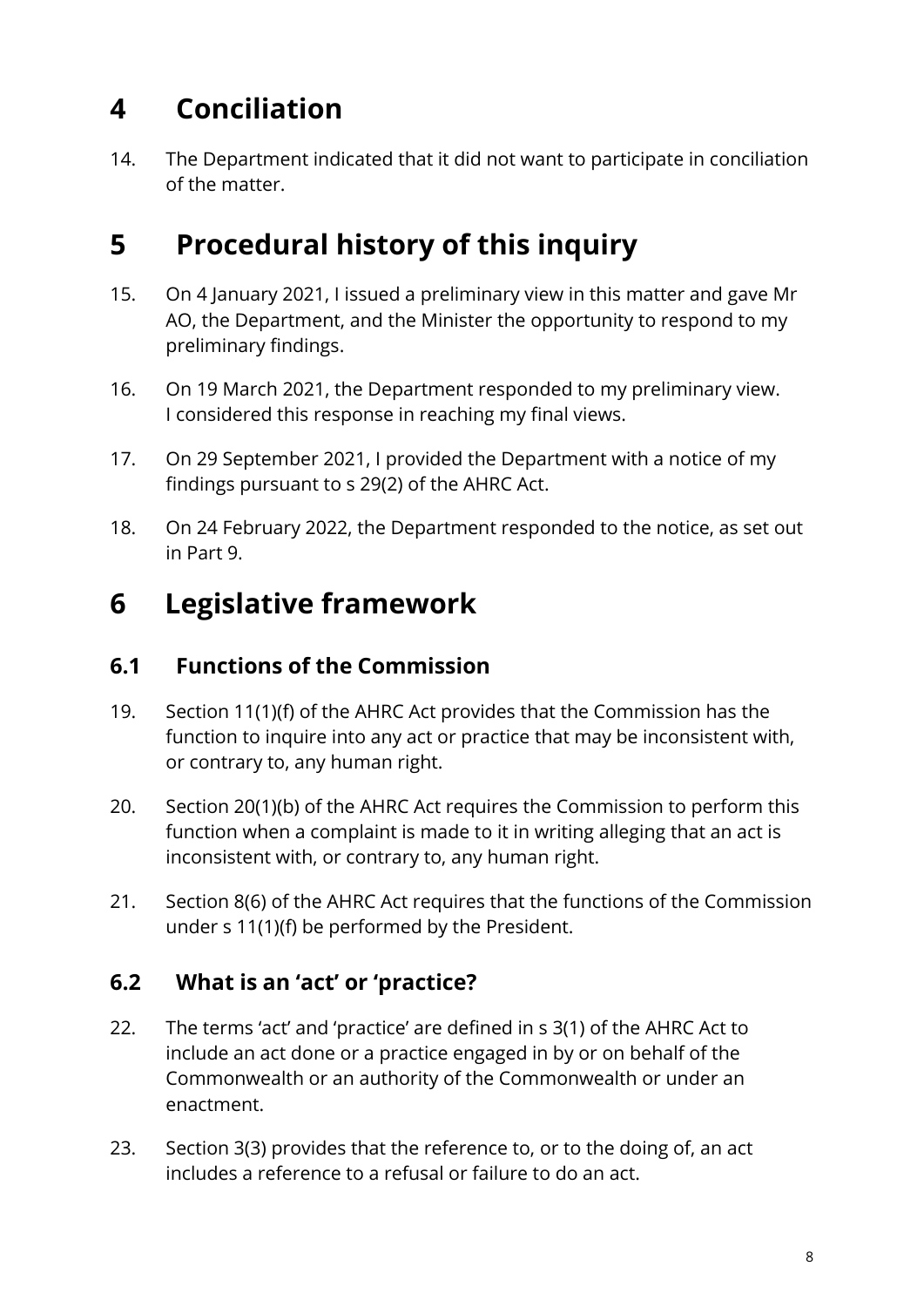24. The functions of the Commission identified in s 11(1)(f) of the AHRC Act are only engaged where the act complained of is not one required by law to be taken, that is, where the relevant act or practice is within the discretion of the Commonwealth.[2](#page-19-1)

### <span id="page-9-0"></span>**6.3 What is a human right?**

- 25. The phrase 'human rights' is defined by s 3(1) of the AHRC Act to include the rights and freedoms recognised in the ICCPR.
- 26. Article 10(1) of the ICCPR provides:

All persons deprived of their liberty shall be treated with humanity and with respect for the inherent dignity of the human person.

### <span id="page-9-1"></span>**6.4 Right of detainees to be treated with humanity and dignity**

27. General Comment 21 on article 10(1) of the ICCPR by the United Nations Human Rights Committee (UN HR Committee) states:

> Article 10, paragraph 1, imposes on States parties a positive obligation towards persons who are particularly vulnerable because of their status as persons deprived of their liberty, and complements for them the ban on torture or other cruel, inhuman or degrading treatment or punishment contained in article 7 of the Covenant. Thus, not only may persons deprived of their liberty not be subjected to treatment which is contrary to article 7 … but neither may they be subjected to any hardship or constraint other than that resulting from the deprivation of liberty; respect for the dignity of such persons must be guaranteed under the same conditions as that of free persons. $3$

- 28. The above General Comment supports the conclusions that:
	- article 10(1) imposes a positive obligation on States Parties to take actions to prevent inhumane treatment of detained persons
	- the threshold for establishing a breach of article 10(1) is lower than the threshold for establishing 'cruel, inhuman or degrading treatment' within the meaning of article 7 of the ICCPR
	- the article may be breached if the detainees' rights, protected by one of the other articles in the ICCPR, are breached—unless that breach is necessitated by the deprivation of liberty.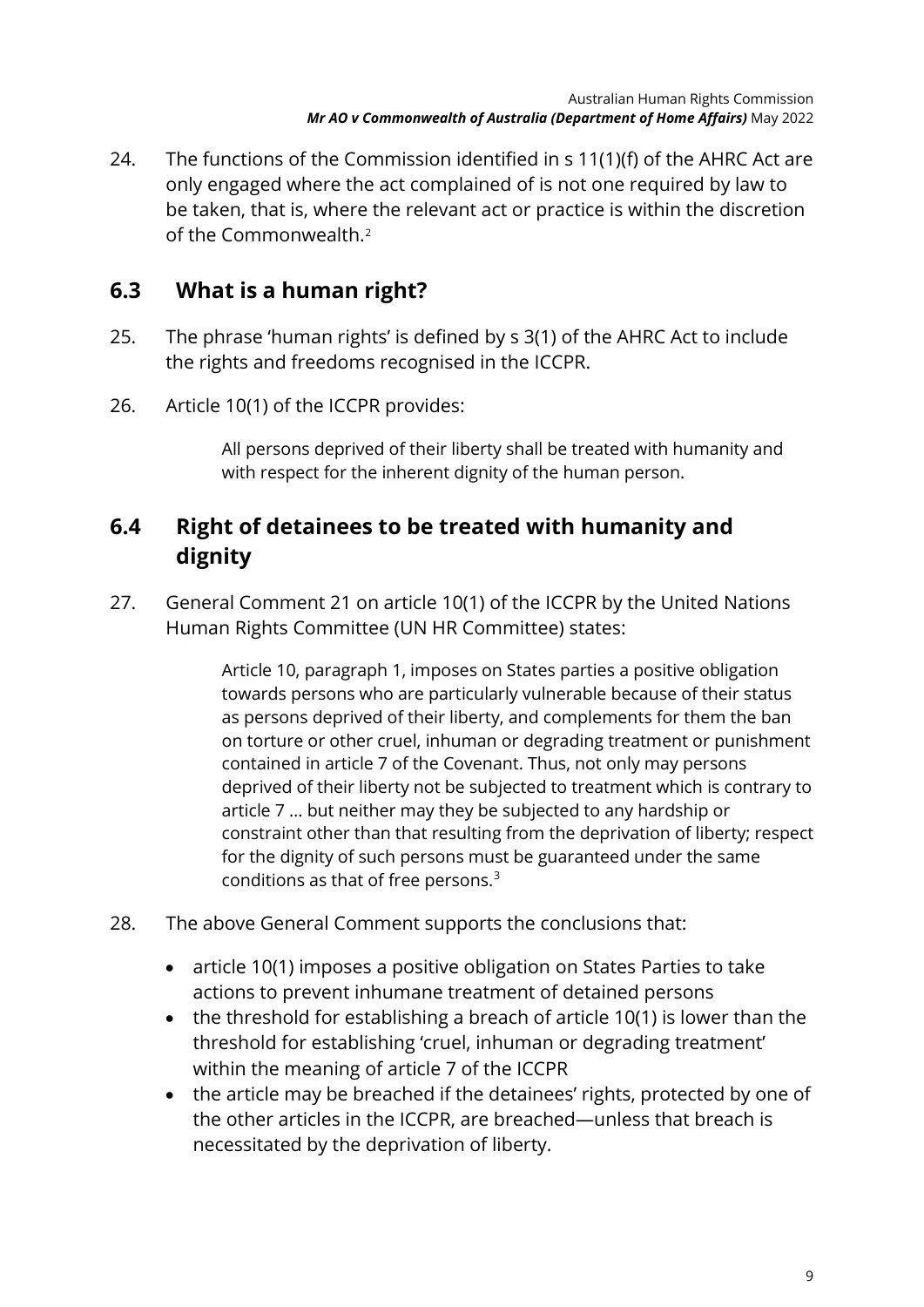29. The above conclusions about the application of article 10(1) are also supported by the jurisprudence of the UN HR Committee, $4$  which emphasises that there is a difference between the obligation imposed by article 7(1) not to engage in 'inhuman' treatment and the obligation imposed by article 10(1) to treat detainees with humanity and respect for their dignity. In *Christopher Hapimana Ben Mark Taunoa v Attorney General*, [5](#page-19-4) the Supreme Court of New Zealand explained the difference between these two concepts as follows:

> A requirement to treat people with humanity and respect for the inherent dignity of the person imposes a requirement of humane treatment … the words 'with humanity' are I think properly to be contrasted with the concept of 'inhuman treatment' … The concepts are not the same, although they overlap because inhuman treatment will always be inhumane. Inhuman treatment is however different in quality. It amounts to denial of humanity. That is I think consistent with modern usage which contrasts 'inhuman' with 'inhumane'.[6](#page-19-5)

- 30. The decision considered provisions of the *New Zealand Bill of Rights Act 1990* which are worded in identical terms to articles 10(1) and 7(1) of the ICCPR.
- 31. The content of article 10(1) has been developed with the assistance of a number of United Nations instruments that articulate minimum international standards in relation to people deprived of their liberty, including:
	- the *Standard Minimum Rules for the Treatment of Prisoners* (Standard Minimum Rules);<sup>[7](#page-19-6)</sup> and
	- the *Body of Principles for the Protection of all Persons under Any Form of Detention* (Body of Principles).[8](#page-19-7)
- 32. The UN HR Committee has invited States Parties to indicate in their reports the extent to which they are applying the Standard Minimum Rules and the Body of Principles.<sup>[9](#page-19-8)</sup> At least some of these principles have been determined to be minimum standards regarding the conditions of detention that must be observed regardless of a State Party's level of development.[10](#page-19-9)
- 33. Rule 54(1) of the Standard Minimum Rules provides:

Officers of the institutions shall not, in their relations with the prisoners, use force except in self-defence or in cases of attempted escape, or active or passive physical resistance to an order based on law or regulations. Officers who have recourse to force must use no more than is strictly necessary and must report the incident immediately to the director of the institution.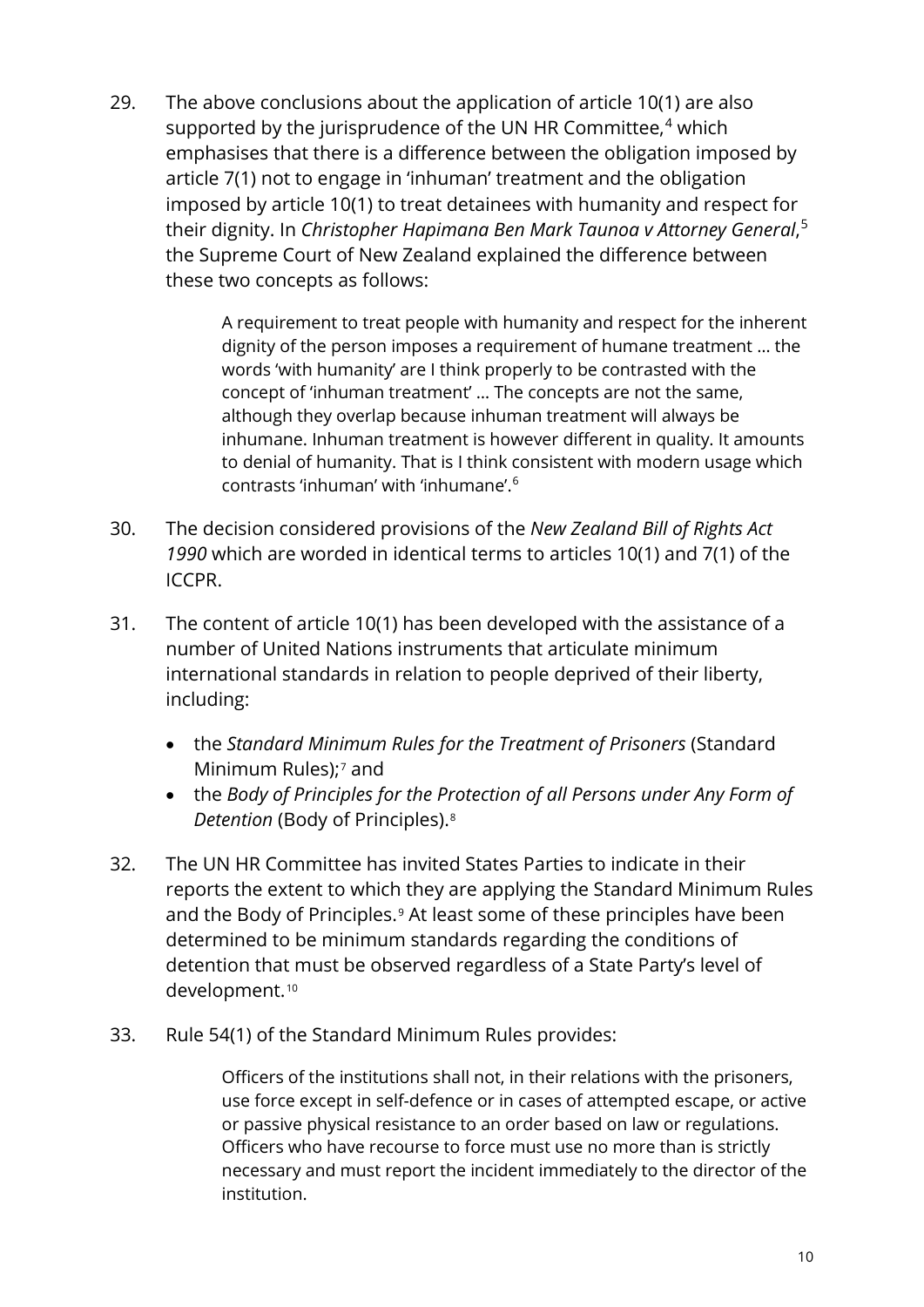- 34. This rule provides limits on the circumstances in which force may be used; and limits the use of force in those circumstances to what is necessary.
- 35. Standard Minimum Rule 94 requires that civil prisoners 'shall not be subjected to any greater restriction or severity than is necessary to ensure safe custody and good order'.
- 36. The prohibition in article 7 of the ICCPR is absolute and non-derogable. A person's treatment in detention must not involve torture or cruel, inhuman or degrading treatment or punishment.
- 37. In the case of *Wilson v Philippines*,[11](#page-19-10) the UN HR Committee found a breach of article 7 of the ICCPR where a prisoner was treated violently in detention:

The Committee considers that the conditions of detention described, as well as the violent and abusive behaviour both of certain prison guards and of other inmates, as apparently acquiesced in by the prison authorities, are seriously in violation of the author's right, as a prisoner, to be treated with humanity and with respect for his inherent dignity, in violation of article 10, paragraph 1. As at least some of the acts of violence against the author were committed either by the prison guards, upon their instigation or with their acquiescence, there was also a violation of article 7.[12](#page-19-11)

38. States have a responsibility to ensure that the rights guaranteed in articles 7 and 10 of the ICCPR are accorded to detainees in privately run detention facilities.[13](#page-19-0)

# <span id="page-11-0"></span>**7 Findings**

- 39. There is no dispute that force was used to restrain Mr AO during the incident on 21 April 2018. Mr AO alleges that the use of force was excessive, while the Department alleges that the use of force was appropriate in the circumstances, in light of Mr AO's incidents of self-harm.
- 40. The Department states that Serco staff were aware of an injury to Mr AO's SC joint (the joint where the collarbone meets the breastbone/sternum), caused by landing on his right shoulder while playing sport on 31 January 2018. It is also of relevance that Mr AO has complex mental health issues, including post-traumatic stress disorder, borderline personality disorder, a history of self-harm and is a survivor of torture and trauma.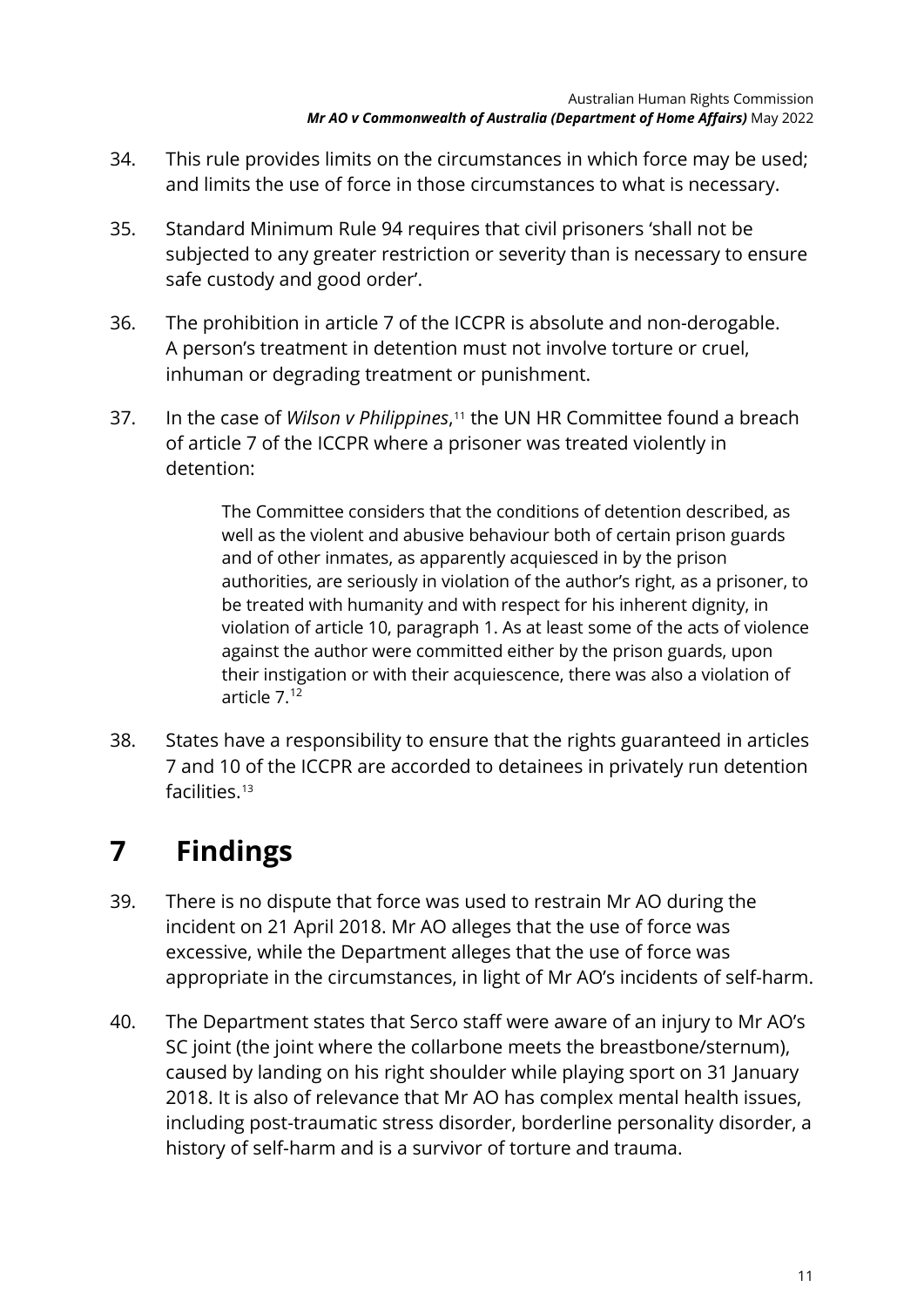- 41. Mr AO presented to the evening medication round requesting ibuprofen for his shoulder injury. The Department said that Mr AO became hostile and verbally abusive to International Health and Medical Services (IHMS) staff after he was informed that he could only have Panadol and required a GP review before receiving Ibuprofen. It is IHMS policy that a nurse can only dispense medication for 3 consecutive doses, after which a doctor needs to review the detainee to assess the problem.
- 42. Mr AO then banged his head on the metal support beam, after which the Detention Services Manager (DSM) contacted the HAS Duty nurse who advised that Mr AO be placed on Keepsafe Constant, referring to the level of monitoring required by Serco's policies that accompany the Department's psychological support program.[14](#page-19-12)Mr AO was informed that he would be taken to White One Compound. When he did not comply, Serco officers used force to escort him to the White One Compound.
- 43. In my preliminary view, I stated that it was unclear why Mr AO had to be transported to the White One Compound in order to be kept on Keepsafe Constant and why he could not be monitored in the Green One Compound. In response, the Department says that the 'White One Compound provides for the ability to create a safer and secure environment and offers greater observation capabilities. Mr AO was moved to this compound for his own safety and the safety and security of others.'
- 44. Although Serco staff were aware of Mr AO's shoulder injury, it does not appear from the medical records provided by the Department or the incident reports that IHMS was asked for, or gave advice, about whether Mr AO should be handcuffed.
- 45. In response to my preliminary view, the Department says that the 'duty nurse and the on-call General Practitioner were aware of the use of restraints on Mr AO and at no time did they object on any ground to their use'. However, it is unclear if the duty nurse or the GP were aware of the pain Mr AO was experiencing as a result of application of the handcuffs.
- 46. I note that the Commission has previously made recommendations regarding the role of healthcare professionals in decision making about the use of restraints. This included the recommendation that the Department's Detention Services Manual and the manual for detention service providers engaged by the Department make clear that, amongst other things, healthcare professionals may direct the removal of restraints in certain circumstances, for example, if the detainee is in pain or discomfort.<sup>[15](#page-19-13)</sup> This recommendation was not accepted by the Department. In response, the Department said that 'any concerns a health provider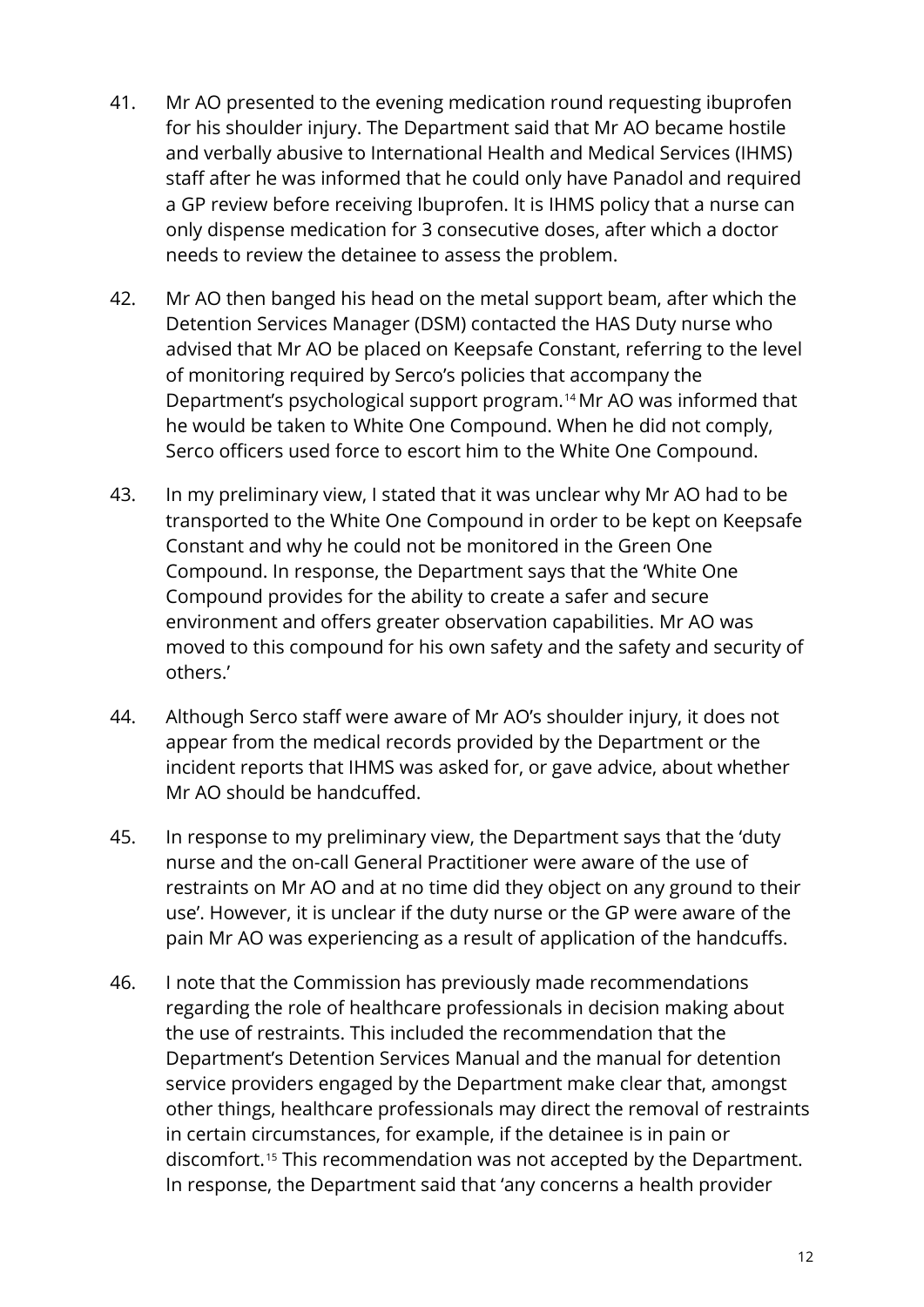may have in relation to the use of force/application of restraints should be referred to the relevant ABF Detention Superintendent for consideration and decision'. [16](#page-19-14)

- 47. It is also unclear if Serco staff specifically sought advice from IHMS in relation to Mr AO's mental health issues before the use of force. Following this incident, on 23 April 2018, Mr AO was followed-up by an IHMS GP and an IHMS mental health Nurse. The IHMS GP noted that the 'majority of his medical problems/behaviour stems from complex post-traumatic stress disorder (PTSD)' and made a referral to specialist torture and trauma counselling.
- 48. Given Mr AO's injury and pre-existing mental health issues, in my view, Serco should specifically have sought advice from the Duty Nurse or contacted the on-duty GP to ask whether restraints were appropriate in light of his medical condition.
- 49. It is my view that the decision to use force was not a measure of last resort in response to his self-harm attempts. I accept that attempts were made to de-escalate the situation using communication. I note that at no point in the camera footage I viewed did Serco officers appear to be aggressive. The officers appeared to be calm in their messaging to Mr AO. However, in my view, further communication, negotiation and conflict de-escalation strategies could and should have been attempted.
- 50. Serco advised that during the incident, use of force was only applied as a last resort due to behaviour displayed by Mr AO and the risk to the safety of himself and staff, and that it was proportionate to the risk posed at the time of the incident. The Department states that restraints were used for the minimum time necessary:

Mr AO was restrained for the minimum time necessary. The restraints were removed after 15 minutes when Mr AO arrived into his room in White One Compound. However, after approximately one minute, Mr AO began head-butting the wall several times. For Mr AO's own safety, the restraints were re-applied. The restraints were then removed 17 minutes later and Mr AO was taken by stretcher to the International Health and Medical Services (IHMS) building to be assessed by the doctor.

51. In response to my preliminary view, the Department explained that the ERT officers initially attempted to escort Mr AO using the Enhanced Escort Position, which involves three offices escorting a detainee: one officer on each side of the detainee and one walking behind them to mitigate any risk of self-harm and harm to others. They say that the Acting DSM and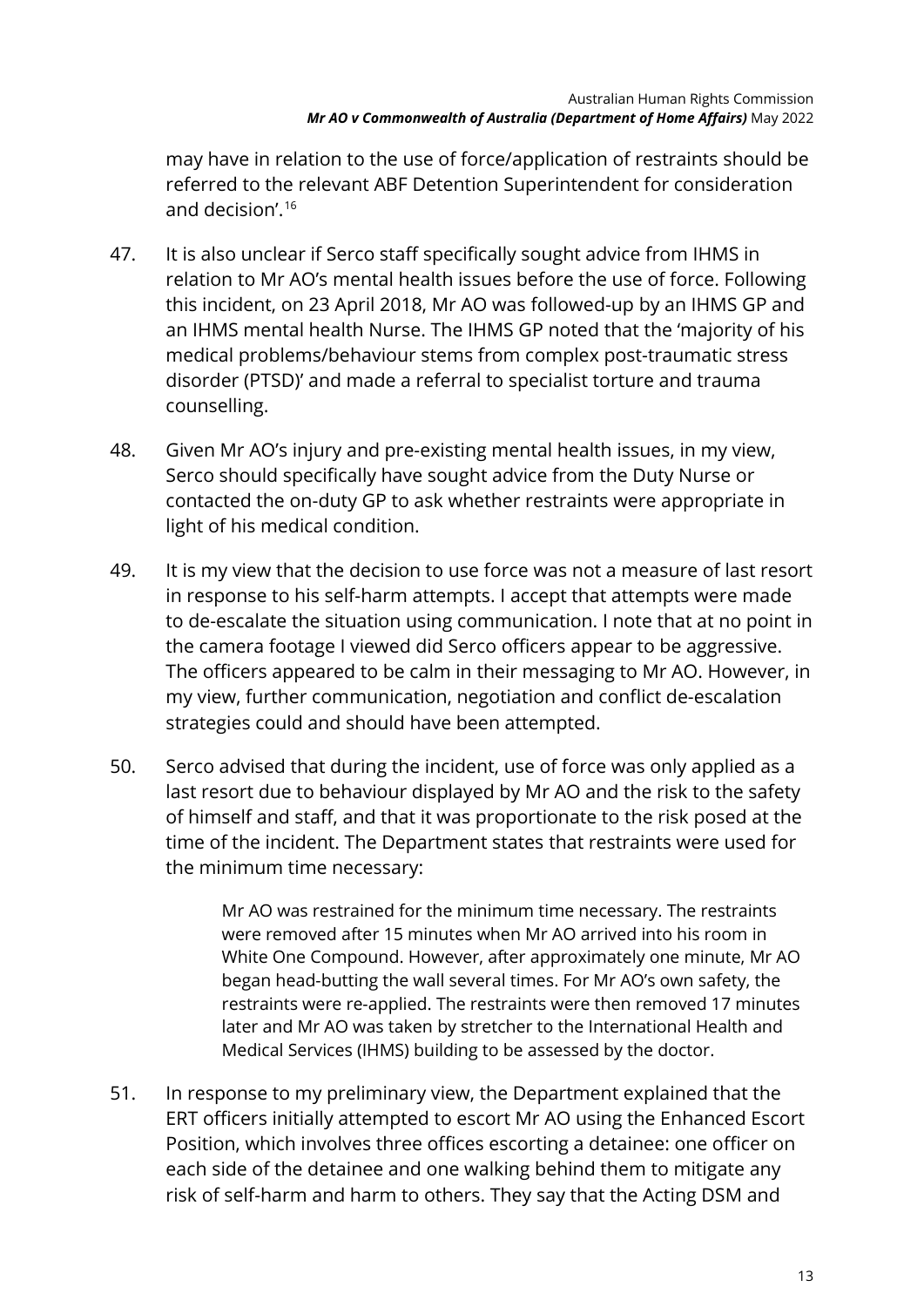officers tried to de-escalate the situation through communication, but the use of restraints was required to keep Mr AO from harming himself and the officers.

- 52. The body camera footage provided by the Department captures Mr AO being escorted and then being placed in handcuffs. First, two officers physically move him across the lobby in the Green One Compound. Two officers are seen holding onto his arms and pushing him to walk. One officer is seen to hold Mr AO's right shoulder tightly. Mr AO can be heard repeatedly calling out, 'my shoulder, leave my arm'.
- 53. While the officers are forcefully pushing Mr AO, he calls out in pain at least four times about his arm. When the officers continue to use force to move him, he can be seen to attempt to head-butt one of them. Four officers then take him to the ground head-first and apply handcuffs. While the officers are applying the handcuffs to Mr AO, he can be heard calling out in pain and yelling at least seven times, 'my shoulder'. The officers continue to handcuff him.
- 54. Mr AO can then be seen handcuffed behind his back and being escorted down a hallway to a van waiting outside. The entire time Mr AO continues to call out, swear and is visibly distressed. He also appears to be whimpering. While in the van Mr AO continues to yell at the officers to 'leave my arm' and is crying, calling out and saying, 'I am in pain'. The officers tell him to 'calm down'.
- 55. He is then taken out of the van and to a room in the White One Compound. Again, Mr AO is calling out in pain the entire time. Several times he tells the officers that he is in pain.
- 56. In the footage, Mr AO can be heard crying out in apparent distress for over 13.5 minutes.
- 57. I accept that Mr AO became aggressive towards officers and used offensive language repeatedly. However, in my view, this was most likely a result of the pain in his shoulder being exacerbated by the force used to transfer him to the White One Compound.
- 58. Further to the subsequent assessment of the IHMS GP, Mr AO's behaviour may also stem from his mental health issues and past history of torture and trauma. These issues should have been appropriately considered through consultation with IHMS before force was used on him.
- 59. Serco states that the use of force process was followed correctly and that every effort was made to accommodate Mr AO's medical condition during the application of force.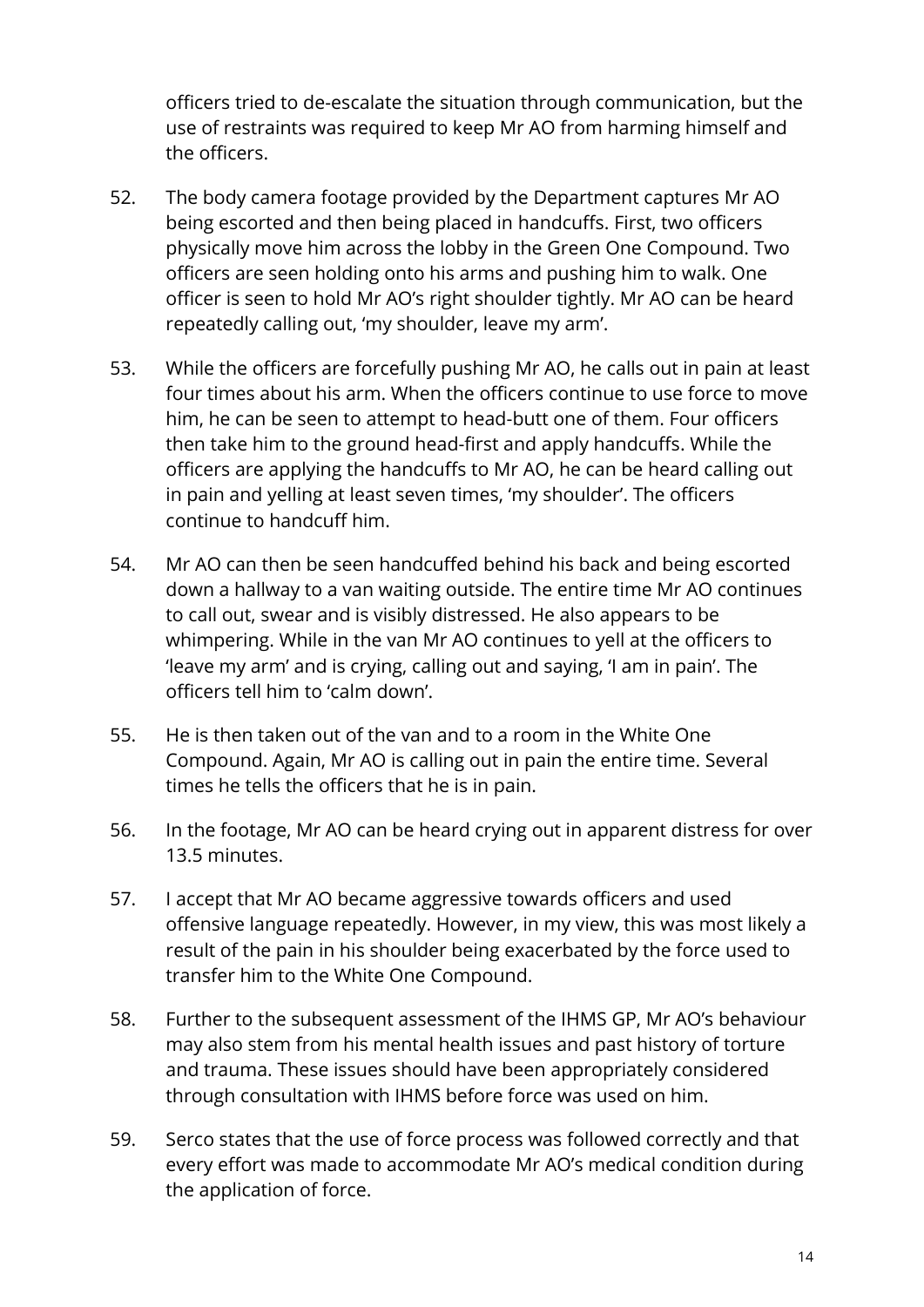- 60. Serco's contract with the Commonwealth provides that Serco must 'ensure that restraints are not used in a manner which is likely to cause injury, serious discomfort or potential danger to a Detainee'.<sup>[17](#page-19-15)</sup>
- 61. Serco was aware that the use of force against Mr AO was causing him pain and distress. The body camera footage captures Mr AO distressed, repeatedly requesting that the officers let go of his arm and stating he is in pain. Despite Mr AO making it very clear that he was in pain, Serco officers continued to keep him in handcuffs and forcefully relocated him to the White One Compound.
- 62. It is my view that this may be contrary to Serco's contractual requirement not to apply restraints in a manner likely to cause injury or serious discomfort to a detainee. I find that the use of handcuffs in these circumstances contributed to his pain and discomfort contrary to Mr AO's rights to be treated with humanity and with respect for his inherent dignity pursuant to article 10(1) of the ICCPR.

## <span id="page-15-0"></span>**8 Recommendations**

- 63. As a result of this inquiry, I find that the decision of the Department to use force on Mr AO was inconsistent with or contrary to his rights under article 10 of the ICCPR to be treated with humanity and with respect for his inherent dignity.
- 64. Where, after conducting an inquiry, the Commission finds that an act or practice engaged in by a respondent is inconsistent with, or contrary to, any human right, the Commission is required to serve notice on the respondent setting out its findings and reasons for those findings.[18](#page-19-16) The Commission may include in the notice any recommendation for preventing a repetition of the act or a continuation of the practice.[19](#page-19-17) The Commission may also recommend other action to remedy or reduce the loss or damage suffered by a person.<sup>[20](#page-19-4)</sup>
- 65. I make the following recommendations:

### **Recommendation 1**

The Commonwealth pay to Mr AO an appropriate amount of compensation to reflect the loss and damage he suffered as a result of the breach of his human rights identified by this inquiry, being the pain and suffering he experienced a result of the use of force against him.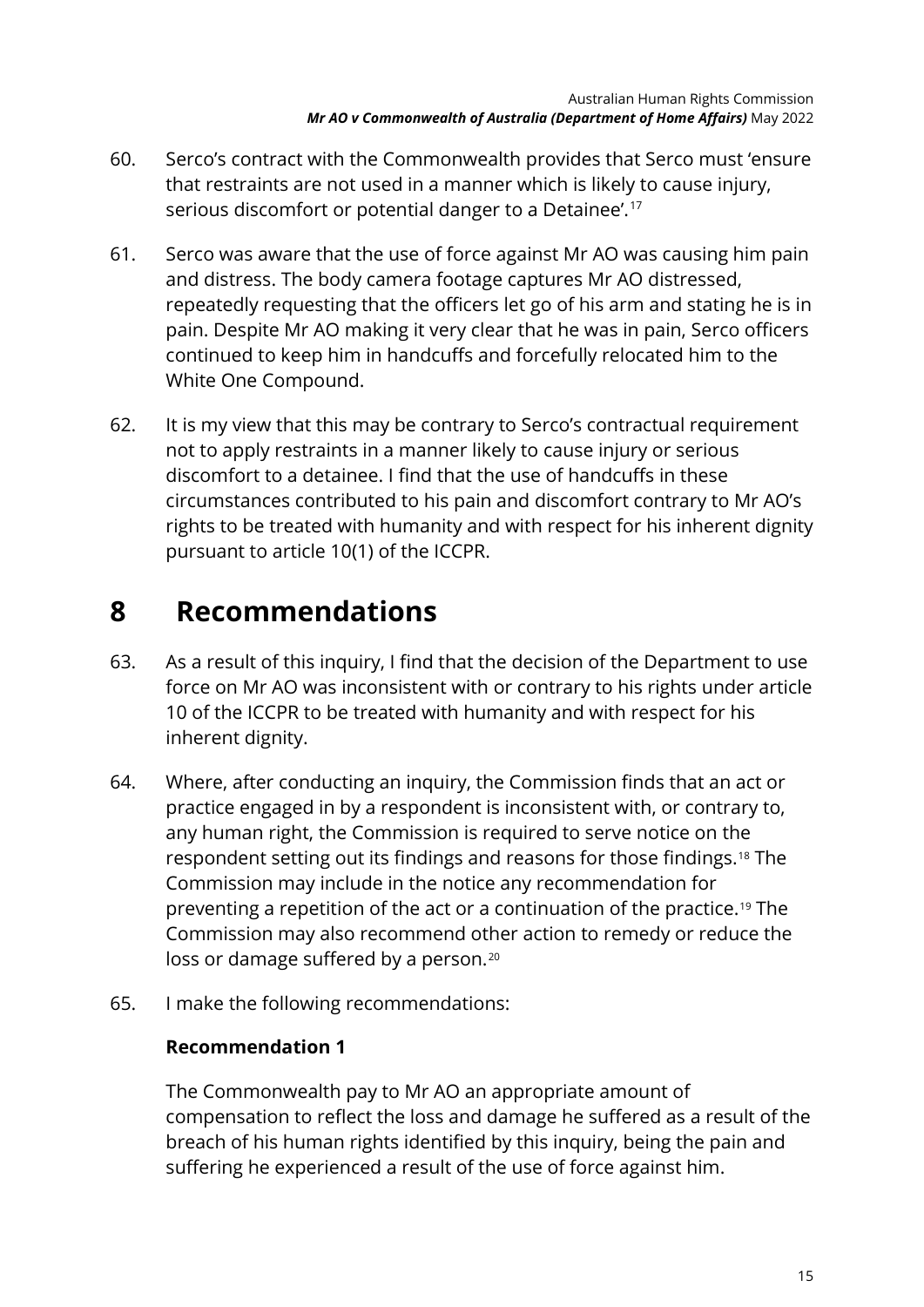#### **Recommendation 2**

The Department and Serco ensure that officers who may be required to use force in their roles be appropriately and periodically trained on communication, negotiation and conflict de-escalation strategies as alternatives to the use of force.

#### **Recommendation 3**

The Department and Serco should, whenever practicable, consult with detention health services as to whether there are medical reasons restraints should not be used on a detainee prior to the use of force against the detainee.

## <span id="page-16-0"></span>**9 The Department's response to my findings and recommendations**

- 66. On 29 September 2021, I provided the Department with a notice of my findings and recommendations.
- 67. On 24 February 2022, the Department provided the following response to my findings and recommendations:

The Department of Home Affairs (the Department) values the role of the Australian Human Rights Commission (the Commission) to inquire into human rights complaints and acknowledges the findings and recommendations made.

The Department does not agree with the findings of the President of the Commission (the President) that the use of force by the Department against Mr AO was inconsistent with or contrary to article 10(1) of the *International Covenant on Civil and Political Rights* (ICCPR).

The Department disagrees with recommendation one. The Commonwealth can only pay compensation to settle a monetary claim against the Department if there is a meaningful prospect of legal liability within the meaning of the *Legal Services Directions 2017* and it would be within legal principle and practice to resolve this matter on those terms. Based on the current evidence, the Department's position is that it is not appropriate to pay compensation in this instance.

The Department notes recommendation two and confirms that its Service Provider Serco provides nationally recognised use of force training to all officers during their Initial Training Course (ITC) and during the required yearly refresher courses.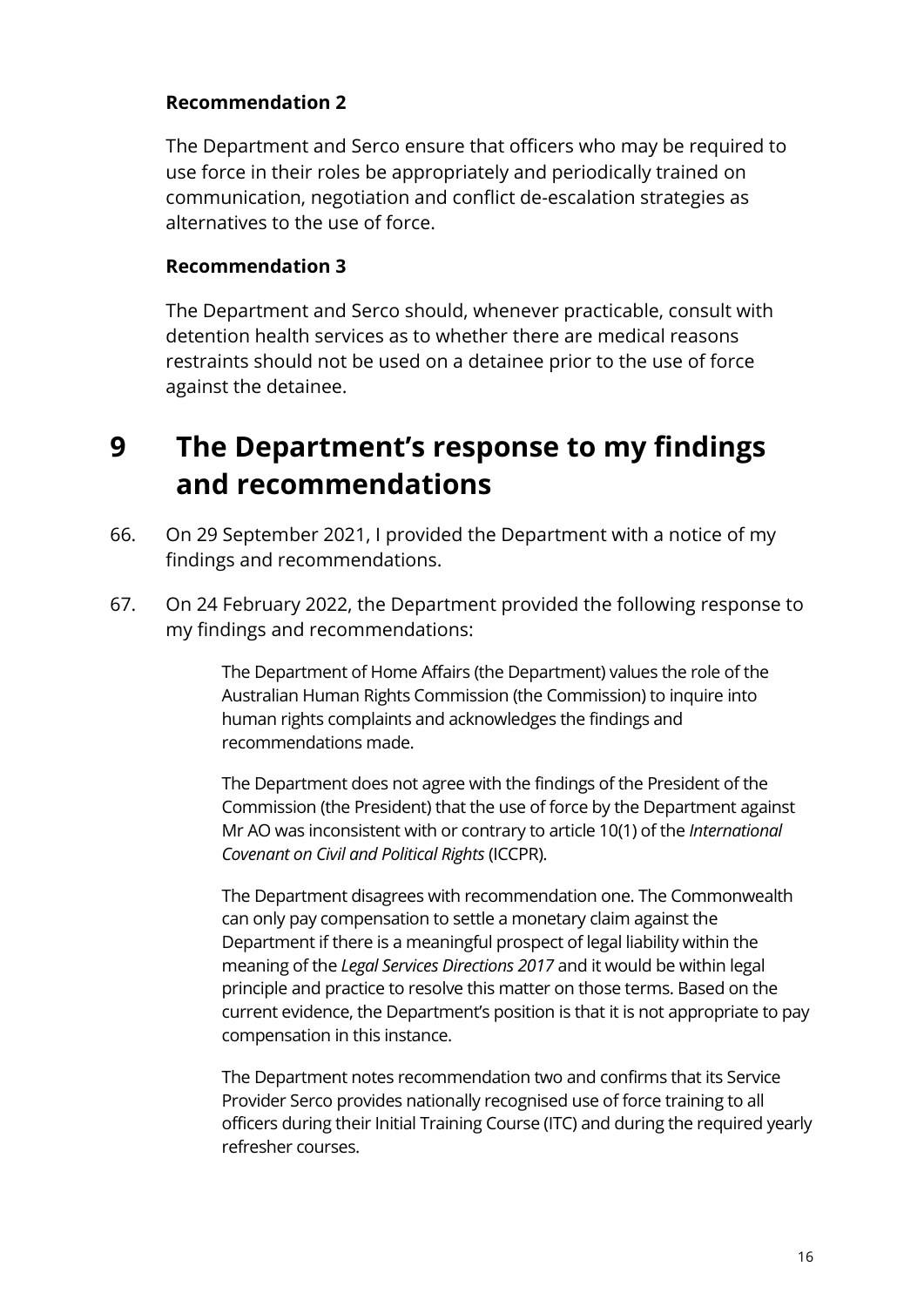At the ITC and during refresher courses all officers receive training and are assessed to the required competency level in the Operational Safety Techniques that may be needed within an Immigration Detention Facility or during an external escort. This includes training officers to respond to an incident in the first instance with communication and conflict de-escalation strategies as alternatives to the use of force. Specifically, Serco officers receive an entire unit (both theoretical and practical) on communication, negotiation and conflict de-escalation where use of force is always only applied as the last resort. In order to complete this unit satisfactorily they are assessed against the industry standards.

The Department notes recommendation three and maintains that where practicable, the Facilities and Detainee Services Provider (FDSP) is expected to consult with the detention health service provider (DHSP) to ensure that no medical reasons preclude the use of force, including restraints, against a detainee, as prescribed by contractual and detention operational policy requirements. Where force is used in an immediate or emergency situation (unplanned use of force), such consultation is generally not practicable.

| Recommendation number | Department's response |
|-----------------------|-----------------------|
|                       | Disagree              |
| 2                     | <b>Notes</b>          |
| 3                     | <b>Notes</b>          |

**Table 1 - Summary of Department's response to recommendations**

Emeritus Professor Rosalind Croucher AM **President** 

Australian Human Rights Commission

Paralid Craveter

May 2022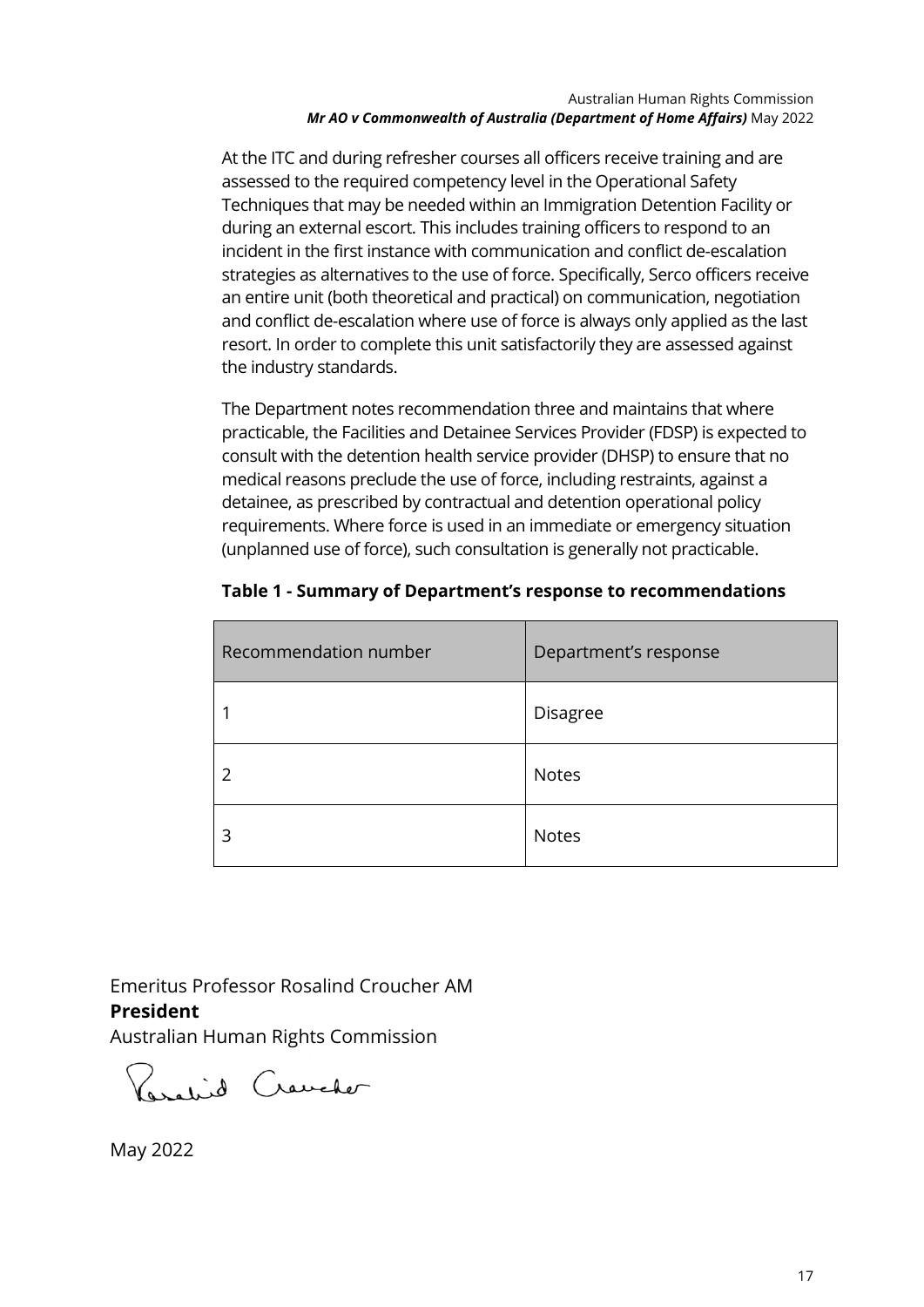1 International Covenant on Civil and Political Rights, opened for signature 16 December 1966, 999 UNTS 171, (entered into force 23 March 1976), [1980] ATS 23 (entered into force for Australia 13 November 1980).

- <sup>2</sup> See *Secretary, Department of Defence v HREOC, Burgess & Ors* (1997) 78 FCR 208, where Branson J found that the Commission could not, in conducting its inquiry, disregard the legal obligations of the Secretary in exercising a statutory power. Note in particular 212-3 and 214-5.
- <sup>3</sup> Human Rights Committee, *General Comment No 21: Article 10 (Humane treatment of persons deprived of their liberty)* 44th sess, UN Doc HRI/GEN/1/Rev.1 (10 April 1992) [3].
- <sup>4</sup> Human Rights Committee, *Views: Communication No 639/1995*, 60<sup>th</sup> sess, UN Doc CCPR/C/60/D/639/1995 (28 July 1997) ('*Walker and Richards v Jamaica')*; Human Rights Committee, *Views: Communication No 845/1998*, 74th sess, UN Doc CCPR/C/74/D/845/1998 (26 March 2002) ('*Kennedy v Trinidad and Tobago'*); Human Rights Committee, *Views: Communication No 684/1996*, 74th sess, UN Doc CCPR/C/74/D/684/1996 (2 April 2002) ('*R.S. v Trinidad and Tobago*').
- <sup>5</sup> [2007] NZSC 70.
- <sup>6</sup> [2007] NZSC 70 [79].
- $7$  The Standard Minimum Rules were approved by the UN Economic and Social Council by its resolutions ESC Res 663C (XXIV) 24 UN ESCOR Supp 1 UN Doc E/3048 (31 July 1957) and ESC Res 2076 (LXII) 62 UN ESCPR Supp 1 UN Doc E/5988 (13 May 1977). They were adopted by the UN General Assembly in resolutions *Human Rights in the*  Administration of Justice, GA Res 2858 (XXVI), UN GAOR, 3<sup>rd</sup> Comm, 26<sup>th</sup> sess, 2027<sup>th</sup> plen mtg, Agenda Item 12, UN Doc A/8588 (20 December 1971) and UN Doc A/CONF/611, Annex 1. At

[http://www.ohchr.org/EN/ProfessionalInterest/Pages/TreatmentOfPrisoners.aspx.](http://www.ohchr.org/EN/ProfessionalInterest/Pages/TreatmentOfPrisoners.aspx)

- <sup>8</sup> The Body of Principles were adopted by the UN General Assembly in *Body of Principles for the Protection of all Persons Under Any Form of Detention or Imprisonment*, GA Res 43/173, UN GAOR, 6<sup>th</sup> Comm, 43<sup>rd</sup> sess, 76<sup>th</sup> plen mtg, Agenda Item 138, UN Doc A/43/49 (9 December 1988) Annex. At
- [http://www.un.org/documents/ga/res/43/a43r173.htm.](http://www.un.org/documents/ga/res/43/a43r173.htm)
- <sup>9</sup> UN Human Rights Committee, *General Comment No 21: Article 10 (Humane treatment of persons deprived of their liberty)* 44th sess, UN Doc HRI/GEN/1/Rev.1 (10 April 1992) [5].
- <sup>10</sup> Human Rights Committee, *Views: Communication No 458/1991*, 51st sess, UN Doc CCPR/C/51/458/1991 (21 July 1994) 11 [9.3] ('*Mukong v Cameroon*'); Human Rights Committee, *Views: Communication No 632/1995*, 60th sess, UN Doc CCPR/C/60/D/632/1995 (18 August 1997) 6 [6.3] ('*Potter v New Zealand*'). See also, Human Rights Committee, *Consideration of Reports Submitted by States Parties under Article 40 of the Covenant: United States of America*, UN GAOR, 50th sess, Supp No 40, UN Doc A/50/40 (3 October 1995) 55 [285], 57 [299].
- 11 Human Rights Committee, *Views: Communication No 868/1999,* 79th sess, UN Doc CCPR/C/79/D/868/1999 (11 November 2003) [7.3] ('*Wilson v Philippines*').
- 12 *Wilson v Philippines*, UN Doc CCPR/C/79/D/868/1999 [7.3].